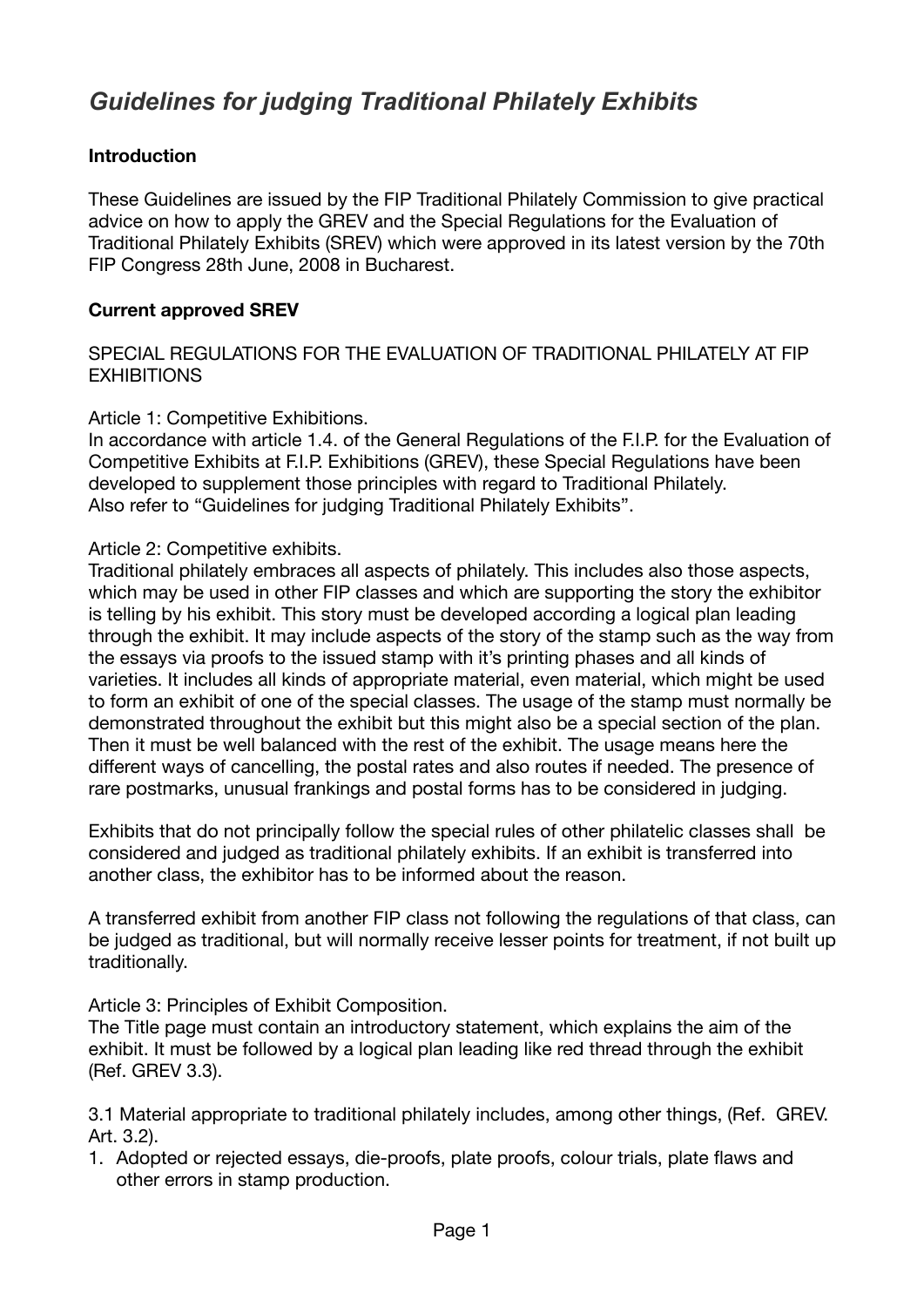- 2. Postage stamps, whether unused or used, singles or multiples, and stamps used on cover, postal forms, mixed franking with other countries etc.
- 3. The different usages of the stamp including the different cancellations, rates, routes, although an exhibit consisting entirely of this material would be more appropriate under Postal History.
- 4. Local stamps, private delivery services, parcel company and carrier stamps, shipping company stamps etc.
- 5. Varieties of all kinds, such as those of watermark, gum, perforation, paper, printing and colour as well as specialities of a single country.
- 6. Plate reconstructions and studies of printing plates.
- 7. Perfins, postally accepted overprints and value surcharges, all kinds of postal labels like registration labels, parcel stickers etc if they are supporting the story to be told.
- 8. Postal stationery if they are printed with the same cliché as postage stamps and stationery outcuts, if they are used as postage stamps.
- 9. Postally used fiscal stamps and unused fiscals valid for postal use.
- 10.Postal forgeries. Other forgeries and reprints only in comparison with the genuine stamp if used in a traditional exhibit presenting for instance one issue, see 3.2.4 below.

3.2 Exhibits will also be considered as traditional philately, if they are made up as following

- 1. Collections showing the development of postage stamps.
- 2. Special studies of papers used in stamp production, gums, perforations, colour variations, errors or graphic design, perfins.
- 3. Collections of borderline postage items such as letter-culture, letter closing, newspaper labels etc.
- 4. Collections of fakes and forgeries, reprints, registration labels etc.
- 5. Research collections like plate reconstructions, development of plate flaws.
- 6. Comparative collections e.g. issues of several countries including "omnibus" issues or covering the first issues of a certain region.
- 7. Other collections with special aspects such as events "Day of the Stamp, Christmas mail, fairs and other philatelic events.

Article 4: Judging of Exhibits.

4.1 Traditional philately exhibits will be judged in accordance with Article 39 GREX (Ref. GREV, Art. 5.1.).

4.2 For Traditional Philately exhibits the following relative terms are presented to lead the Jury to a balanced evaluation (Ref. GREV, Art. 5.2.).

| Treatment (20) and Philatelic Importance (10) of the Exhibit  | 30    |
|---------------------------------------------------------------|-------|
| Philatelic and Related Knowledge, Personal Study and Research | 35    |
| Condition (10) and Rarity (20)                                | -30   |
| Presentation                                                  | 5.    |
|                                                               |       |
| Total                                                         | 1 N N |

Exhibits will be evaluated by allocating points for each of the above criteria.

Article 5: Concluding Provisions

5.1 In the event of any discrepancies in the text arising from translation, the English text shall prevail.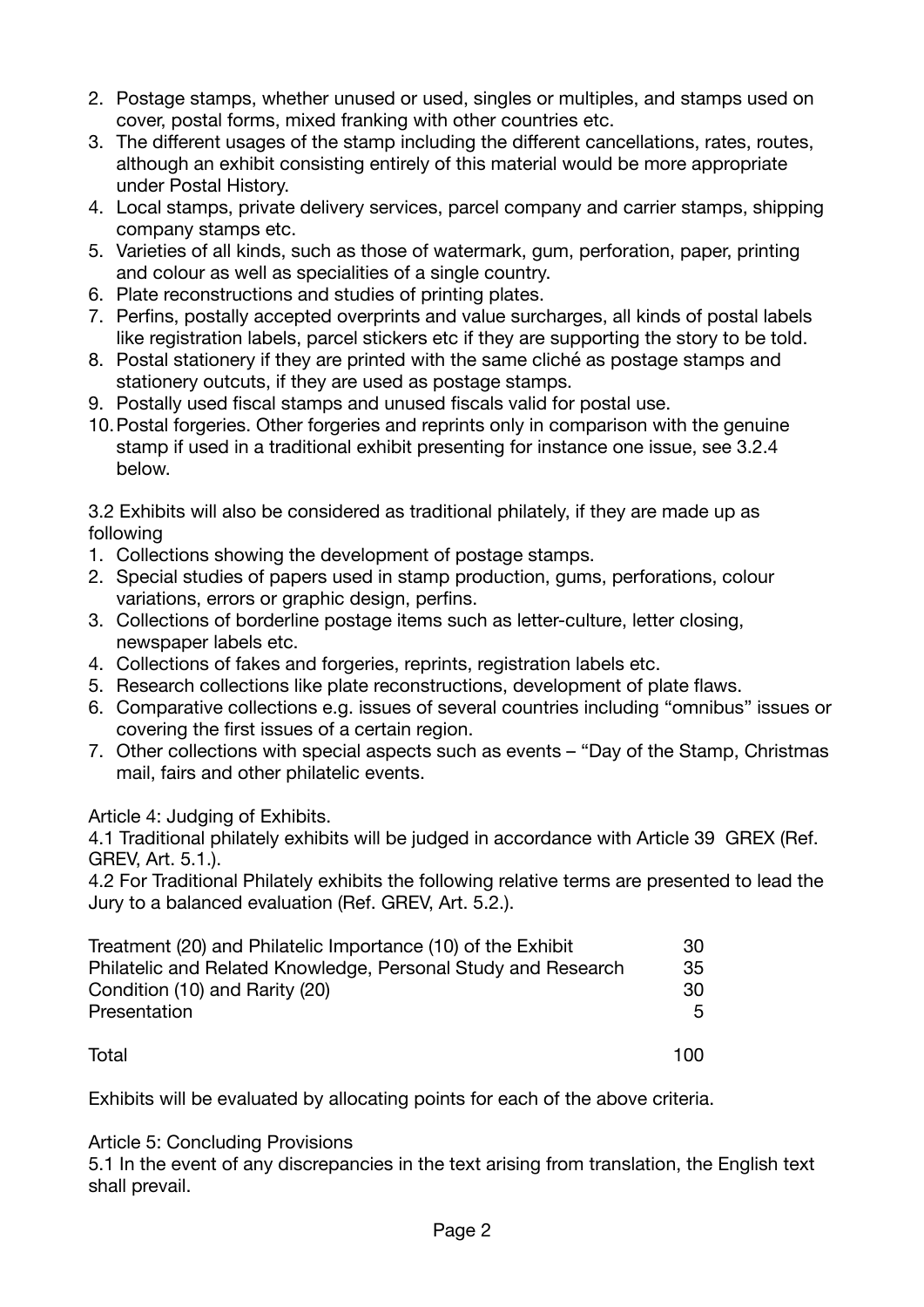# **Guidelines.**

The guidelines have been developed to assist exhibitors in the preparation and judges in the evaluation of traditional philately exhibits. They are intended to provide guidance regarding:

- 1. The definition and nature of traditional philately exhibits.
- 2. The principles of exhibit composition.
- 3. The judging criteria of exhibits of traditional philately exhibits.
- 4. Concluding Provisions.

#### **1. The Definition and Nature of traditional philately exhibits.**

The commission define the nature of a traditional exhibit as an exhibit that has its focus on stamps and production of stamps.

But a traditional philately exhibit might also be composed of other aspects of philately as the special regulations for judging traditional philately (SREV) in Art. 2 states: "Exhibits that do not principally follow the special rules of other philatelic classes shall be considered and judged as traditional philately exhibits."

1.1 Adopted or rejected essays, die-proofs, plate proofs, colour trials, plate flaws and other errors in stamp production.

Archival material from printers and other officials can be used to show a story about how the stamps were produced.

1.2. Postage stamps, whether unused or used, singles or multiples, and stamps used on cover, postal forms, mixed franking with other countries etc.

Unused stamps and blocks shows how the stamps were sold from the Post Offices. Used stamps or stamps on covers and documents shows how they were used. A single franking can be used to document the reason for issuing a specific value.

1.3 The different usages of the stamp including the different cancellations, rates, routes, although an exhibit consisting entirely of this material would be more appropriate under Postal History.

Different cancellations, rates and routes should be shown with the background of showing or documenting something about the stamps and can be used to make a variation in what is shown. It will demonstrate that the exhibitor has a deeper knowledge of the usage of the stamps exhibited.

For exhibited areas where the variation of stamp material is limited, and to avoid too many duplications, these areas can be extended with forerunners, studies of postal routes, rates and cancellations to a limited extent without damaging the balance of the exhibit of the stamps.

1.4 Varieties of all kinds, such as those of watermark, gum, perforation, paper, printing and colour.

It is essential that all areas of the stamp is treated in the exhibit.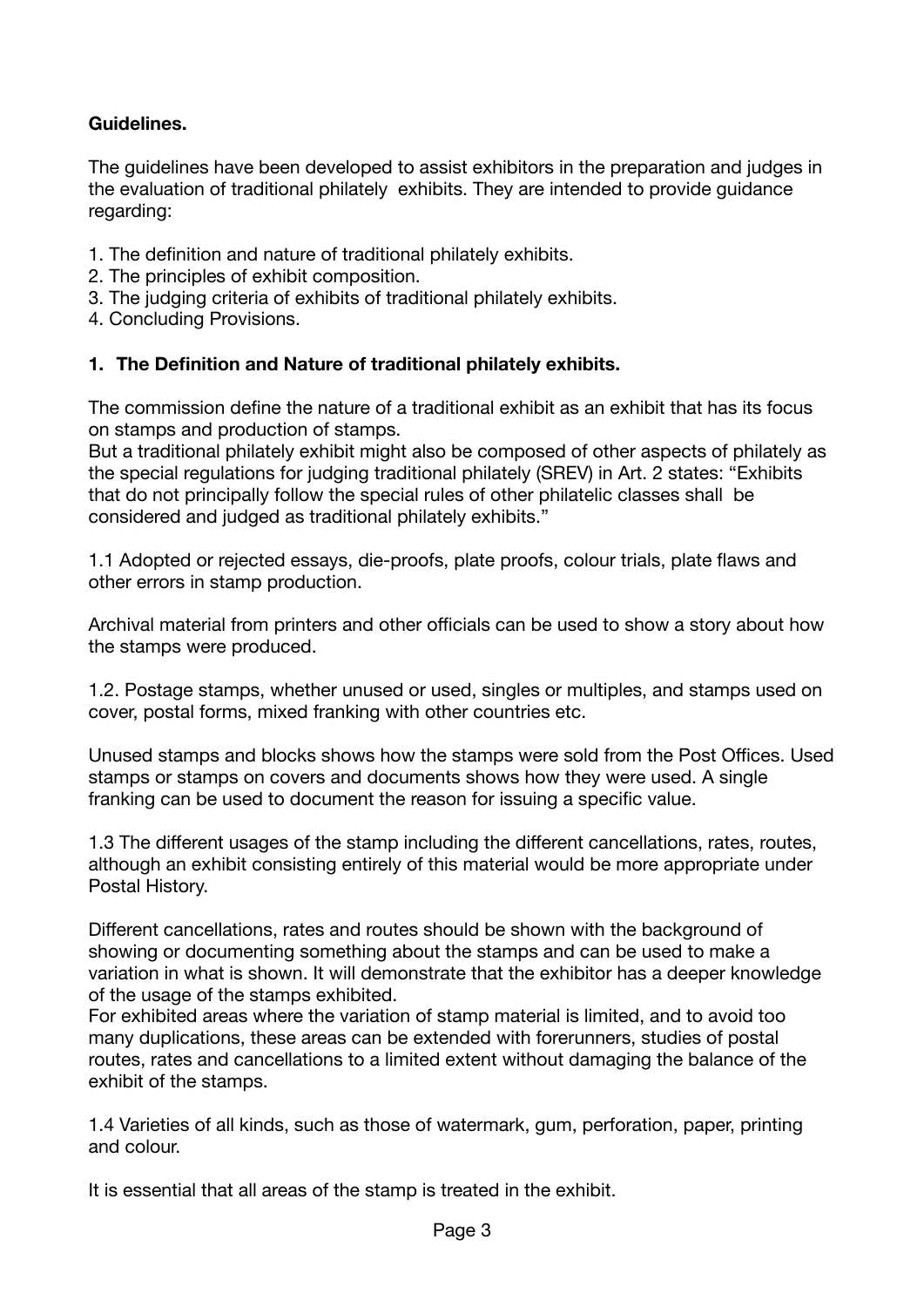1.5 Plate reconstructions and studies of printing plates.

Deeper studies and knowledge about differentiation of printings, the date of issue from the postoffice and the volumes issued as well as documenting the ability to position the stamps in the sheet will be seen as a benefit to the treatment and the knowledge about the material shown. Showing first day of issue or very early usages of the stamps might increase the importance and the rarity of the material.

1.6 Perfins, postally accepted overprints and value surcharges.

Overprints and value surcharges are to be special studied just like the original stamp with information about why the overprints were needed and how they were produced.

1.7 Postal stationery if they are printed with the same cliché as postage stamps and stationery outcuts, if they are used as postage stamps.

With "same cliché" is meant that the postal stationery value stamp have to have the same design as the postal stamps and has to be issued and sold in the same period as the postal stamps.

1.8 Postally used fiscal stamps and unused fiscals valid for postal use.

Fiscally used postal stamps and fiscal stamps fiscally used is not traditional philately and belong to revenue class exhibits.

1.9. Postal forgeries, other forgeries and reprints can be shown in comparison with the genuine stamp as examples to demonstrate the knowledge of the differences between originals and forgeries/reprints.

Collections only consisting of fakes, forgeries or reprints and their production and differences are considered traditional philately.

1.10 All kinds of postal labels like registration labels, newspaper labels, parcel stickers, return labels etc used, produced or accepted by the postal services, can be shown in special collections.

1.11 Local stamps, private delivery services stamps, parcel company and carrier stamps, shipping company stamps used, produced or accepted by the postal services, can be shown in special collections.

Also letter culture like embossed ladies covers, valentine covers, illustrated decorative covers, patriotic covers, etc can be included if they are supporting the story.

# **2. Principles of Exhibit Composition.**

2.1 The Exhibit Composition.

An exhibit of traditional philately should comprise a logical and coherent assembly of material (as defined in 1.) to illustrate one or more of the categories set out below.

a) The issues of a particular country or associated group (eg. Omnibus issues).

b) The issues of a particular chronological period.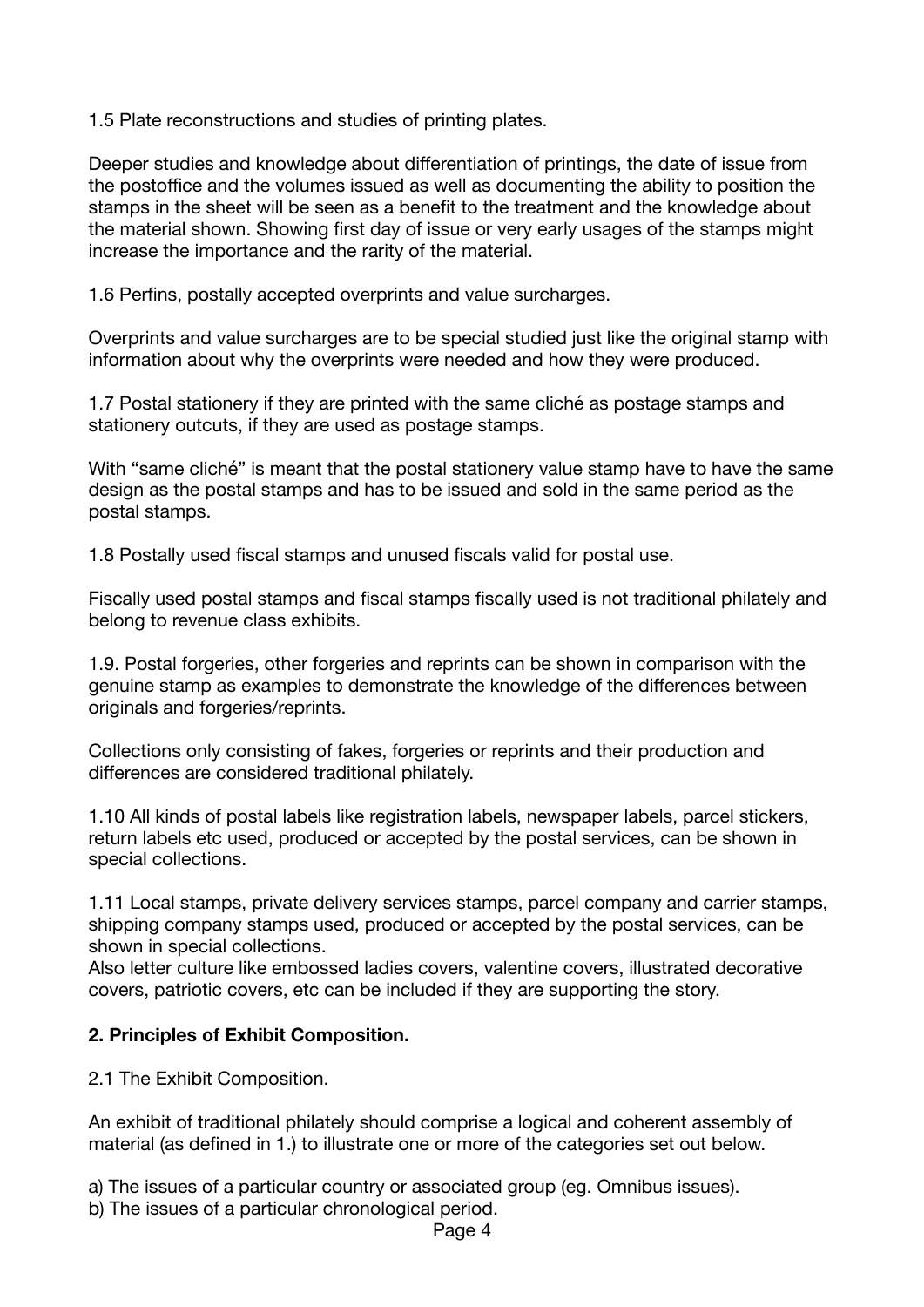c) The issues of a particular engraver or stamp producer.

d) The issues of a particular event like "Stamp of the day", Christmas mail, fairs and other philatelic events.

In a traditional philately exhibit the exhibitor tells a story with the exhibit. Normally it is the story about the development of the stamps themselves. It can begin with the reason why the stamps was issued following with the possible essays and/or proofs. It can then describe the development of the items, different printings, colours, perforations, papers, errors etc.

The usage of the stamps, the rates, routes, cancellations and other aspects are a secondary part of the story and may not be a dominant part of the exhibit.

The exhibits may be planned chronologically, geographically (e.g. by local/national districts), by mode of transport/service, or by any other way that the exhibitor may feel appropriate to employ.

The subject chosen needs to be appropriate in scope for both the initial and also the potential size of the exhibit.

2.2 One Frame Exhibits.

A One Frame exhibit of traditional philately is intended to be an exhibit within the categories mentioned in 2.1 with a very narrow theme that fits into one frame. If a theme can be shown in more than one frame, it is not suitable as a theme for a one frame exhibit.

A selection of items from a multi frame exhibit may be suitable only if the selection can completely treat a natural sub-theme of the exhibit within one frame. An extract of a multi frame exhibit showing only the best items ("cherry picking") from a multi frame exhibit is not appropriate as a one frame exhibit.

As with multi-frame exhibits One Frame Exhibits should have primary focus on the stamps itself. Exhibits with a heavy emphasis of usage of the stamps are unlikely to succeed.

2.3 The Introductory Sheet (or the Title Page).

All traditional philately exhibits must include an introductory sheet. This introductory sheet should consist of:

The title of the exhibit.

- Short, precise and relevant general information on the subject
- A description of the purpose of the exhibit (What is included in the exhibit and what is omitted)
- A description of the scope of the exhibit
- A plan of the structure of the exhibit chapters or sections etc.– rather than a "frame by frame" or "page by page" description
- A list of personal research by the exhibitor within the subject (with references to articles or literature)
- A list of the most important literature references

3. The judging criteria of exhibits of traditional philately exhibits.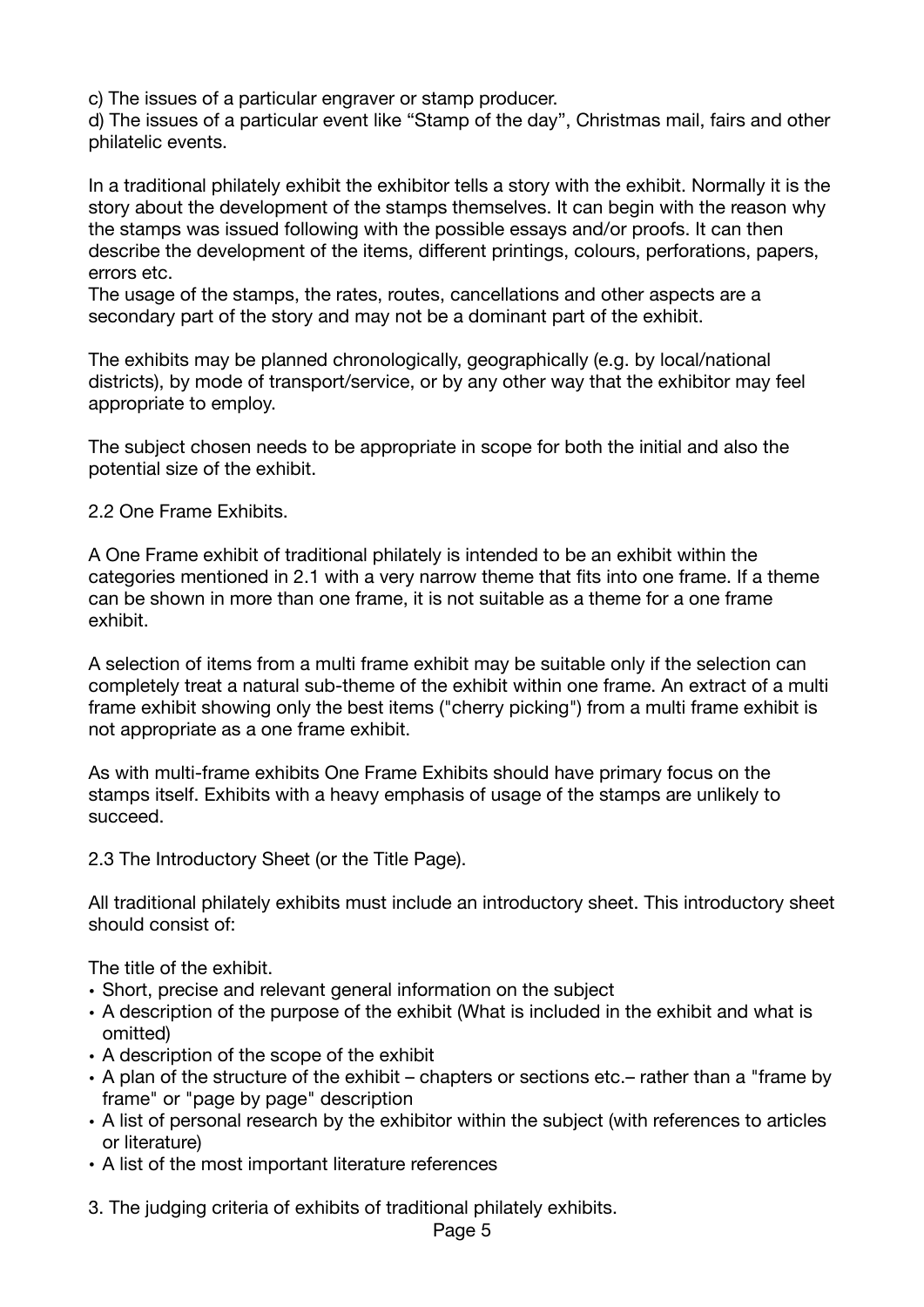In judging a traditional philately exhibit the jury will use the following general criteria (ref. GREV, Article 4.2):

- 1. Treatment ref. GREV, Article 4.5
- 2. Philatelic Importance ref. GREV, Article 4.6
- 3. Philatelic and related Knowledge, Personal Study and Research ref. GREV, Article 4.7
- 4. Condition ref. GREV, Article 4.8
- 5. Rarity ref. GREV, Article 4.8
- 6. Presentation ref. GREV, Article 4.9.

Exhibitors should be aware of the need to consider carefully the various aspects which combine together to maximise the award an exhibit can attract.

Some indications are given below of the basic elements underlying each individual criterion.

# 3.1 Treatment (20 points).

Treatment of the exhibit reflects the degree to which the exhibitor is able to create a balanced exhibit characteristic of the chosen subject. A logical progression that is easy to follow and a clear concise write up will help the jurors to appreciate the exhibit. In assessing treatment jurors will check that the statements made in the introduction and plan are adequately represented in the display.

The exhibit is evaluated on whether:

- How well the introduction Sheet (or the Title Page) of the exhibit shows the purpose of the exhibit, define the scope and explain the plan and structure, as well as guide the juror to the most important literature/references for the subject chosen.
- That the subject has been chosen to enable a properly balanced exhibit to be shown in the space available.
- That the content reflects the title, purpose, scope and plan.
- That there is a logical storyline shown created with text and material with a good balance between the different parts of the exhibit.
- That the primary focus is on the stamps, how and why they were issued and secondly on other things around the stamps like eg. cancellations, routes and rates.
- How the completeness of material shown is in relation to the scope of the exhibit.
- That the headlines on each page support the understanding of the treatment.
- That there is a natural start and ending point of the exhibit.
- That there is no duplicated material. Text at each item should document the reason for showing it.

The selection of material for a traditional philately exhibit involves a compromise between the many pages of material the exhibitor may wish to show and the number of pages that will fit in the frames allotted by the exhibition management.

This selection is an important factor not only in assessing treatment, but also knowledge. The exhibitor may omit material that is of lesser significance. In general, the common values of an issue may be represented by a token showing, while the better material of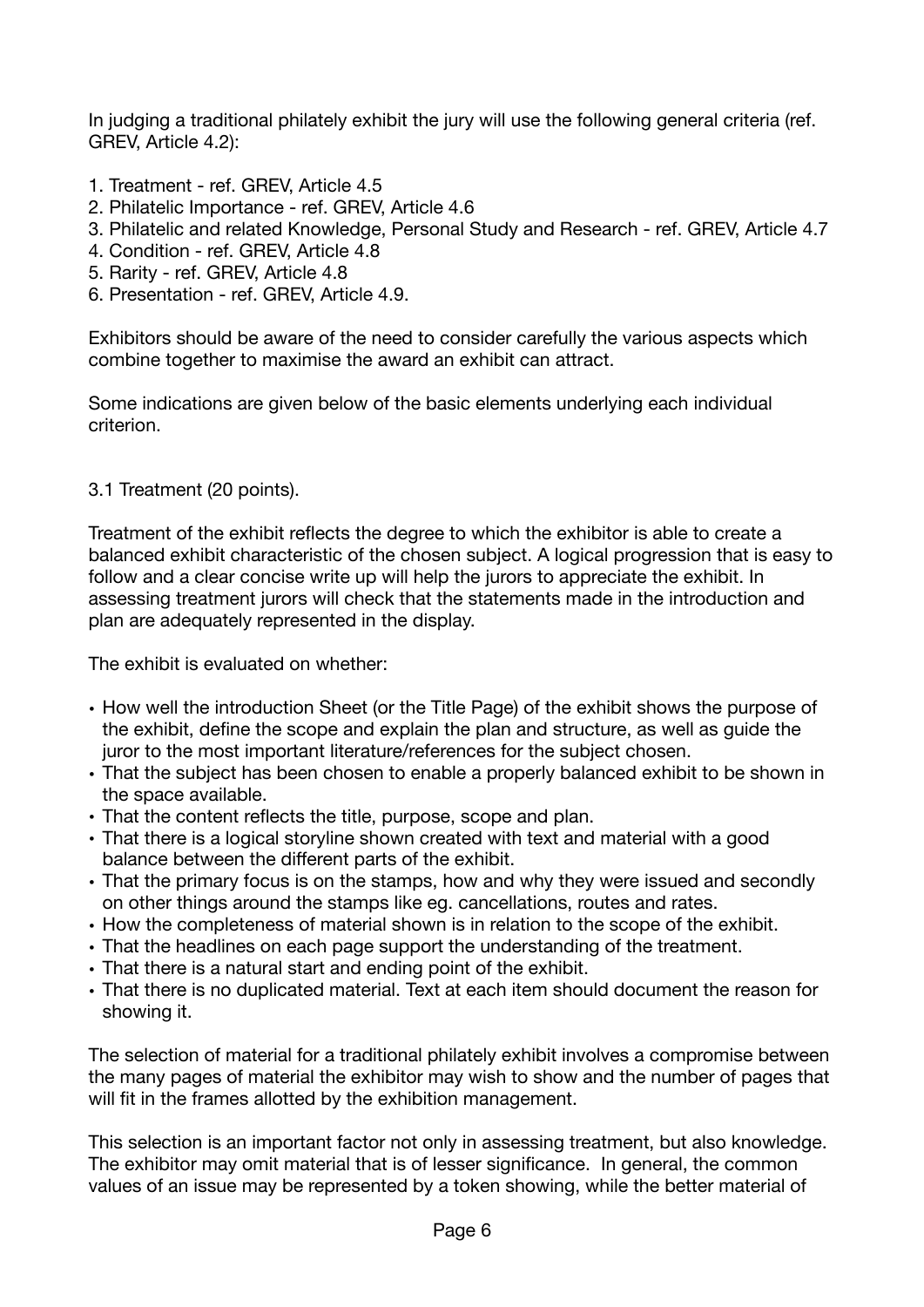the same issue should be shown in depth. The judges will appreciate that this treatment shows the exhibitor's knowledge of the material.

3.2 Philatelic Importance (10 points).

The "importance" of an exhibit is determined by both the significance of the actual exhibit in relation to the subject chosen and the overall significance of that subject.

In assessing the importance of the exhibit consideration is given to:

- How difficult is the selected area to collect.
- What is the significance of the material shown in the exhibit relative to the selected area.
- How much of the key material of the chosen subject is present.
- What is the significance of the selected area relative to the national philately of the country.
- What is the significance of the selected area relative to the world philately.

3.3 Philatelic and related Knowledge, Personal Study and Research (35 points).

Philatelic and related knowledge is demonstrated by:

- That the choice of items reflects knowledge of the chosen area.
- That items are well described.
- That existing literature within the area has been used.
- That the exhibit demonstrates a full and accurate understanding of the subject chosen.

Personal studies and research is documented by:

- That the issuing process of the stamps are demonstrated with essays, die-proofs, plate proofs, color trials, plate flaws etc.
- Types, printings and plating issues are treated on stamps and overprints with issuing dates and volume printed.
- That gum, watermark, paper, perforation is treated and described.
- That the reason for issuing the stamp is documented with correct usage with explanation of cancellations, routes and rates.

Research and new discoveries should be given full coverage in accordance with their importance. Major discoveries deserve important coverage and recognition and should be identified by the exhibitor, while minor discoveries should not overpower the main exhibit. It must be remembered that many classic and modern issues have been very heavily researched over a long period and the results of these studies have been published. To gauge knowledge, the jury will consider how well the exhibitor has made use of these resources. It is unrealistic to require a collector to develop new findings in a heavily studied and researched area. For this reason, such exhibits will not be penalised for a lack of personal research, but will be given additional consideration if, in spite of previous research that has taken place, the exhibitor has managed to come up with new findings.

The proper evaluation of philatelic and related knowledge, personal study, and research will be based on the relevant description of each philatelic object shown.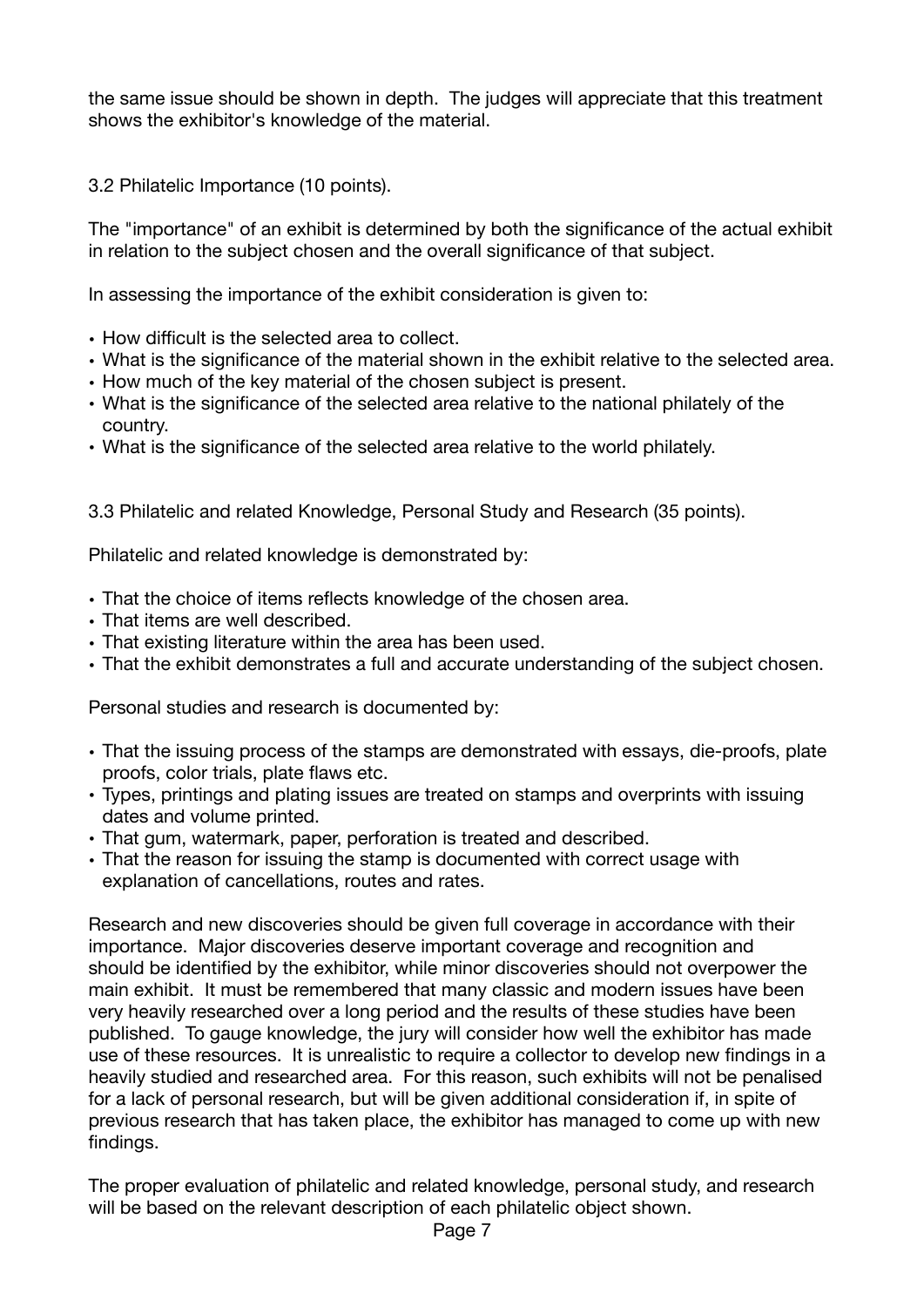If using rarity statements ("One of X recorded") it is important to mention the source of this recording. Do not use expressions like "Unique" or "Very rare".

Only the knowledge, study and research documented by the items in the exhibit can be judged. Furthermore exhibitors should bear in mind that the information given should not overwhelm the philatelic material shown.

3.4 Condition (10 points).

The material in overall good condition is essential to traditional exhibit.

Stamps should be in the best possible condition.

- Look for:
- Missing perforations.
- Margin on all for sides on unperforated.
- Nice and clear cancellations.

If an item has been restored or manipulated it must be described as such.

Modern material should be in perfect quality.

Exhibitors are encouraged to show unique or very rare material that does not occur in fine condition, but are cautioned from including other items in a condition that may reduce the perceived overall condition of the exhibit. The condition of common material should be impeccable.

#### 3.5 Rarity (20 points).

Rarity is directly related to the philatelic items shown and to the relative scarcity of this material (however, not the value).

The jurors will primarily be looking for:

- How difficult is it to obtain the relevant and interesting material in the exhibit.
- How difficult is it to duplicate the exhibit.
- Essays, proofs (approved and rejected) and specimens.
- Earliest known usage, largest blocks known, rare usage, minor printing volumes, special varieties in stamp and overprint.
- Abnormalities in paper, watermarks, perforations.
- Scarce postmarks, markings, mixed frankings, rates, routes and destinations.
- Check for avoidance of philatelic produced material and too much printers waste.

#### 3.6 Presentation (5 points).

The method of presentation should show the material to the best effect and in a balanced way both in the sheet, in the frame and through out the whole exhibit.